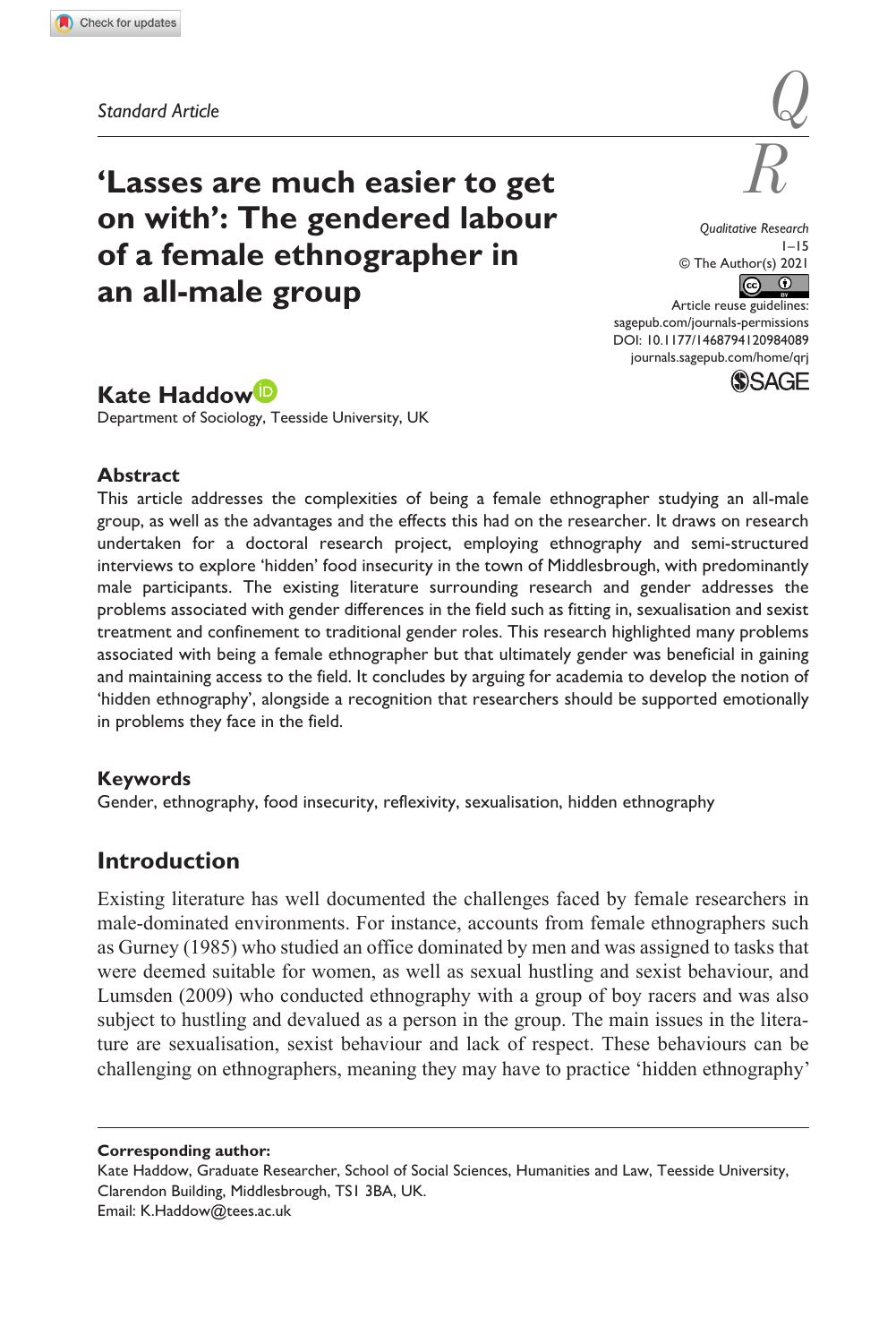whereby data is considered too controversial to share (Blackman, 2007). The consequences of hidden ethnography, as this article will argue, can be damaging to researchers' well-being. Therefore, a wider change in how we deal with such problems in research is needed. Ultimately, the ethnographic experience is very different for women, yet the importance of gender is often overlooked in methodological textbooks (Poulton, 2012).

This article contributes to the reflexive stance in ethnography by emphasising the importance of personal attributes in the research process, particularly gender, and how the researcher co-creates the research dialogue with participants (Lumsden, 2009). The reflexive turn has allowed the researcher's feelings, appearance, and social position to become more central in ethnographic research. Moreover, the data we collect is not just founded but represents a dialogue between the researcher and participants, which help us understand issues of representation and legitimisation (Lumsden, 2009). Although researchers are still not encouraged to discuss the effects of both positive and negative impacts that research can have on researchers (Lisiak & Krzyzowski, 2018), rather the detached, objective approach is often preferred (Wakeman, 2014).

This article begins with an overview of the research project, including methodology, before my experiences of working with an all-male group. It will explore the range of problems that gender relations can have on the research process and what effect this had on me.

## **Research Setting and Methodology**

This research stems from a doctoral research project exploring food insecurity in the town of Middlesbrough, situated in the North East of England, an area known for its industrial prowess. However, the consequences of deindustrialisation have left Middlesbrough as one of the most deprived areas of the UK. The top 10 wards of Middlesbrough are the most deprived areas of the UK (Index of Multiple Deprivation, 2015). Unemployment in the area has been consistently above the national average for the past 30 years (Shildrick et al., 2012).

Food insecurity is considered to be a legacy of cuts to the welfare state and the increased use of sanctioning. This refers to the removal of financial support to an unemployed person if they fail to meet the criteria for seeking work (Loopstra et al., 2018). Other factors including the 'bedroom tax' and low paid, insecure employment have contributed to the rise in foodbank use (Garthwaite, 2016). Not only has the use of foodbanks been subject to much coverage in the mainstream media (Wells and Caraher, 2014), it has also been labelled as a public health emergency (cf. Garthwaite et al., 2015).

The rapid increase in foodbank use has also been subject to much academic research such as Loopstra and Lalor (2017) who conducted the first nationwide study using Trussell Trust data, Garthwaite's (2016) ethnographic study of a Trussell Trust foodbank and Lambie-Mumford's (2017) study of both a Trussell Trust foodbank and FareShare, two of the most well-known franchises in the UK food banking industry (Loopstra et al., 2018). However, these are not representative of all sources of food aid in the UK such as independent foodbanks, soup kitchens and community meals (Loopstra et al., 2018). In fact, Caraher and Furey (2018) estimate the Trussell Trust network only accounts for 50% of food aid in the UK. This gap in knowledge around 'hidden' food insecurity formed the rationale for this research.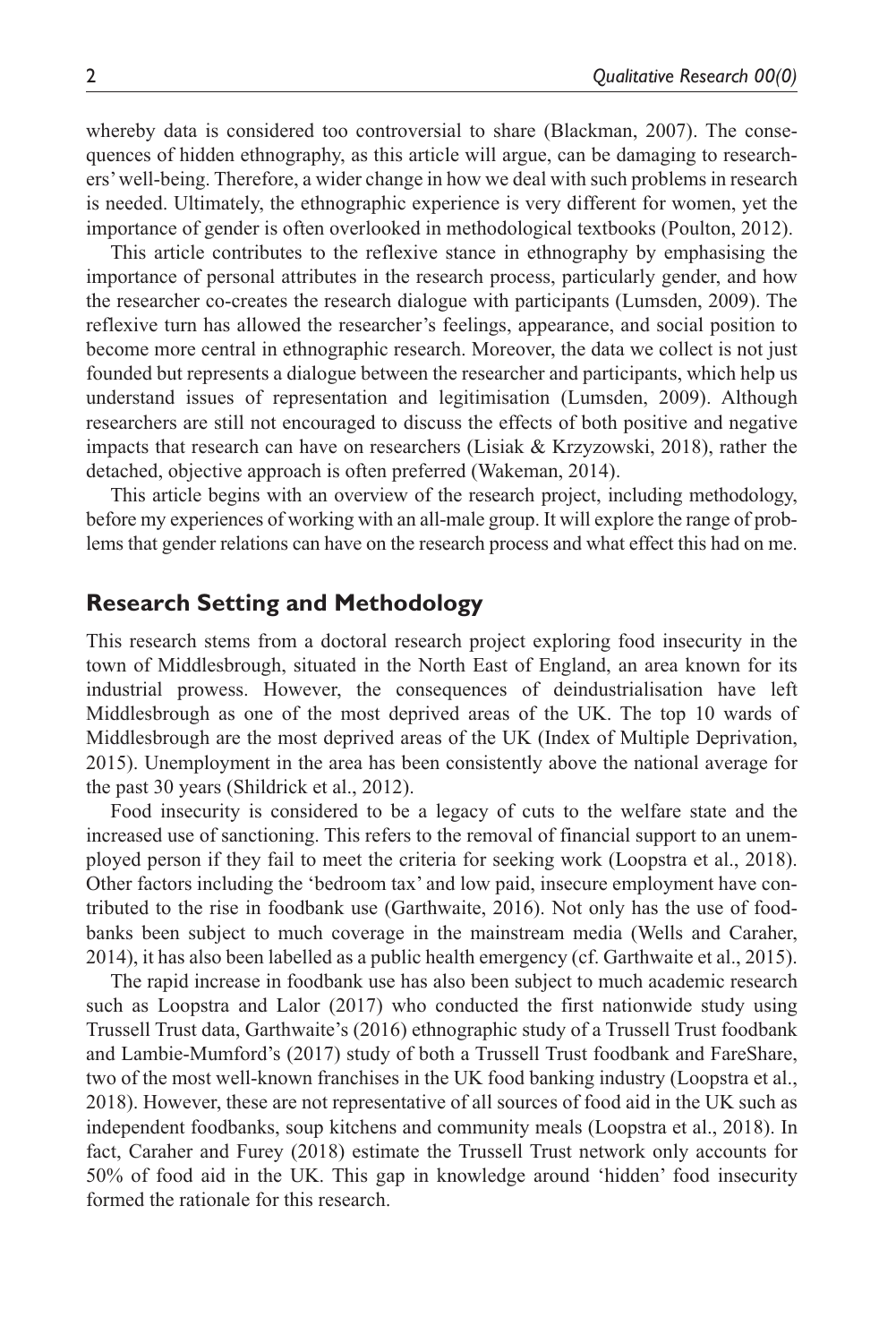The UK government in February 2019 has pledged to measure food insecurity by household (End Hunger UK, 2019). At present, we use statistics from the Trussell Trust, FareShare and the work of Independent Food Aid Network (IFAN), which maps independent foodbanks across the UK. There is little existing research on localised forms of food aid. Middlesbrough was selected because of its socioeconomic makeup, home to some of the most deprived areas of the UK (Index of Multiple Deprivation, 2015), meaning there would be a high possibility of finding other kinds food aid.

There were two phases to the research, participant observation and semi-structured interviews. I accompanied service users to different sites of food aid, sometimes up to five times a week. Participant observation began in December 2017 and continued until July 2018, and included waiting and sitting with service users while they received food aid. I took detailed notes based on my observations after I left the food aid sites. My identity and purposes were known to all, after the manager briefed everyone and consent was gained verbally by service users and volunteers during the ethnographic stage, along with written consent by the manager of the relevant organisation. All service users, volunteers and organisations' names were anonymised.

Alongside the ethnographic work, I conducted 28 semi-structured interviews with 16 service users and 12 volunteers. Interviews lasted between 20 minutes and 90 minutes and were transcribed verbatim and analysed using thematic analysis. Interviews took place including a mixture of settings: in cafes, library rooms or often in a spare room in a charitable food site. Most of the interviews were digitally recorded using a dictaphone with the consent of the participants. Those who did not want to be recorded had their wishes respected, and instead, detailed notes were taken.

### **Entering the field: Shaun the gatekeeper**

My initial plan for entering the field was to be a volunteer-researcher at a food aid site. However, this original plan did not work out for several reasons, such as lack of interest and concerns over the vulnerability of service users from gatekeepers. However, my ethnography changed based on an encounter with one service user. Shaun was a familiar face at any charitable food provision site. I had observed him from a distance and we had been informally introduced by another volunteer. He was not a character you would forget easily. He was loud, comical and dominant and was a popular person among other men. Shaun was the first to join me at the table in the breakfast club where one gatekeeper did allow me to talk to service users. Shaun remarked that he had seen me and he even asked in jest: '*are you fucking stalking me, you have been at every food place this week?*' I was a little embarrassed at his remark and laughed and replied by saying, '*well, kind of'*.

I had explained to Shaun how difficult it was to access service users and, I think out of sympathy, he agreed to be interviewed. We had built a good rapport, and I explained that more interviews were needed for the research. In an act of kindness, Shaun offered to let me join him at other places of food provision. Although, I would later learn that there was an element of research bargaining to be done and his offer came at a cost. From this point on, Shaun had let me into a marginalised group of men who were permanently food insecure and using sources of charitable food on an almost daily basis.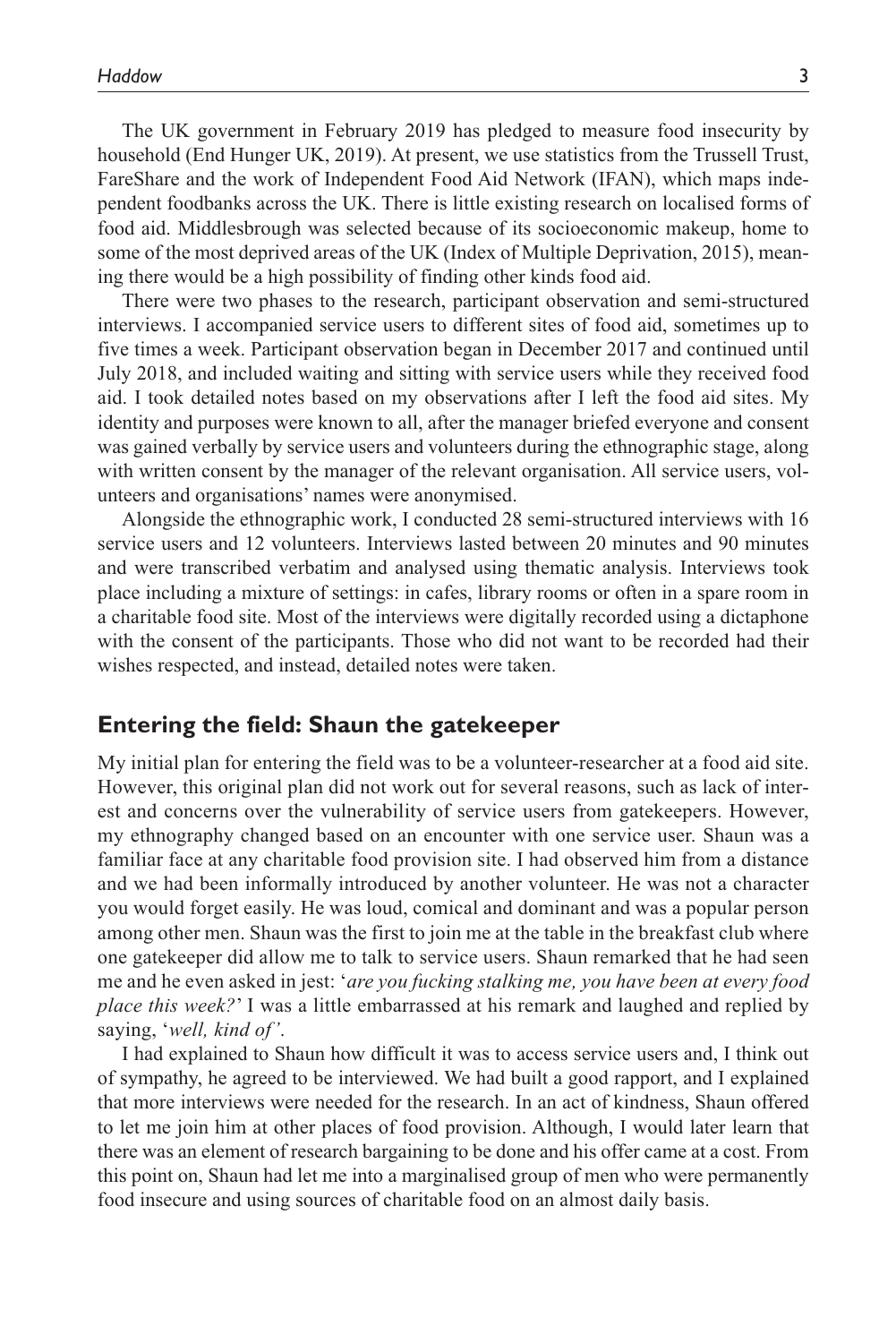There was certainly a sense of membership and belonging amongst the service users at the free food places, which made the group an exclusive one of its own. New faces were always treated with suspicion as I had experienced first-hand. I describe 'the lads' as a group due to the membership and hierarchy amongst the men. The group never saw themselves as a gang and there was no official initiation into the group. The free food places were, at times, sites of simmering tension between the main male service users which occasionally spilled over into violent confrontations. There was a clear hierarchy in the group, which was based on multiple factors such as how physically capable the men were, family name, reputation and their own personal biographies.

The literature regarding groups often recognises key individuals who allow outsiders into the group. For example, Whyte (1943) conducted an ethnography based on his relationship with 'Doc', his gatekeeper to the world of 'Cornerville' (Hobbs, 2007). Similarly, Alice Goffman (2014) was also able to study a group of men because of her good rapport with Mike and Chuck, the more dominant men in the group. Generally, the key person is the leader, often being the one who determines who is allowed into the group. Shaun was clearly a key individual and gatekeeper. Therefore, essentially my gateway to becoming an insider: being where a person has privileged access or knowledge to those being studied (Merton, 1972).

The research by Goffman (2014) presents ethical problems. Goffman was a white middle-class woman studying a working-class group of black men, and it can be argued that in her book '*On the Run*' there is a lack of consideration of her positionality. Reflecting on my own position and how that affected my relations with the group, it is important to recognise I was relatively privileged. After all, I was a PhD student in higher education which is a position of privilege and will have affected how the group saw me. However, despite being different from the group, I was still seen as similar to them in terms of coming from a working-class background, something explored in more detail later in this article.

When I first joined the group, I felt vulnerable and nervous, although I tried not to let this show. I stayed glued to Shaun and Lee's sides whilst they took me to new free food sites, and I remember reflecting on how the power imbalance had completely shifted, as I was entering a new social world in which I did not belong too. It was evident that I did not fit in; not just in terms of gender, but other factors like my dress sense and my own personal biography. Shaun told me in his interview how he had this almost intrinsic sense of knowing I was not a service user and therefore not one of them:

#### *Tell straight away that you're not. Can tell by your eyes, clean, nice smile well turned out.*

One factor that certainly influenced my belonging into the group was my social class. Although we never spoke about social class, it was evident that features like my broad accent and personal biography aided in forming relations within the group. My accent, in particular, was seen as a 'working-class accent' and where I lived was perceived as 'rough' (a term used to describe an area of high crime and antisocial behaviour) and the group often made references to territorial stigma about where I lived.

The group was centred on masculine heterosexual working-class identities, which was difficult for me to fit into. It was difficult to forge a rapport with the few women in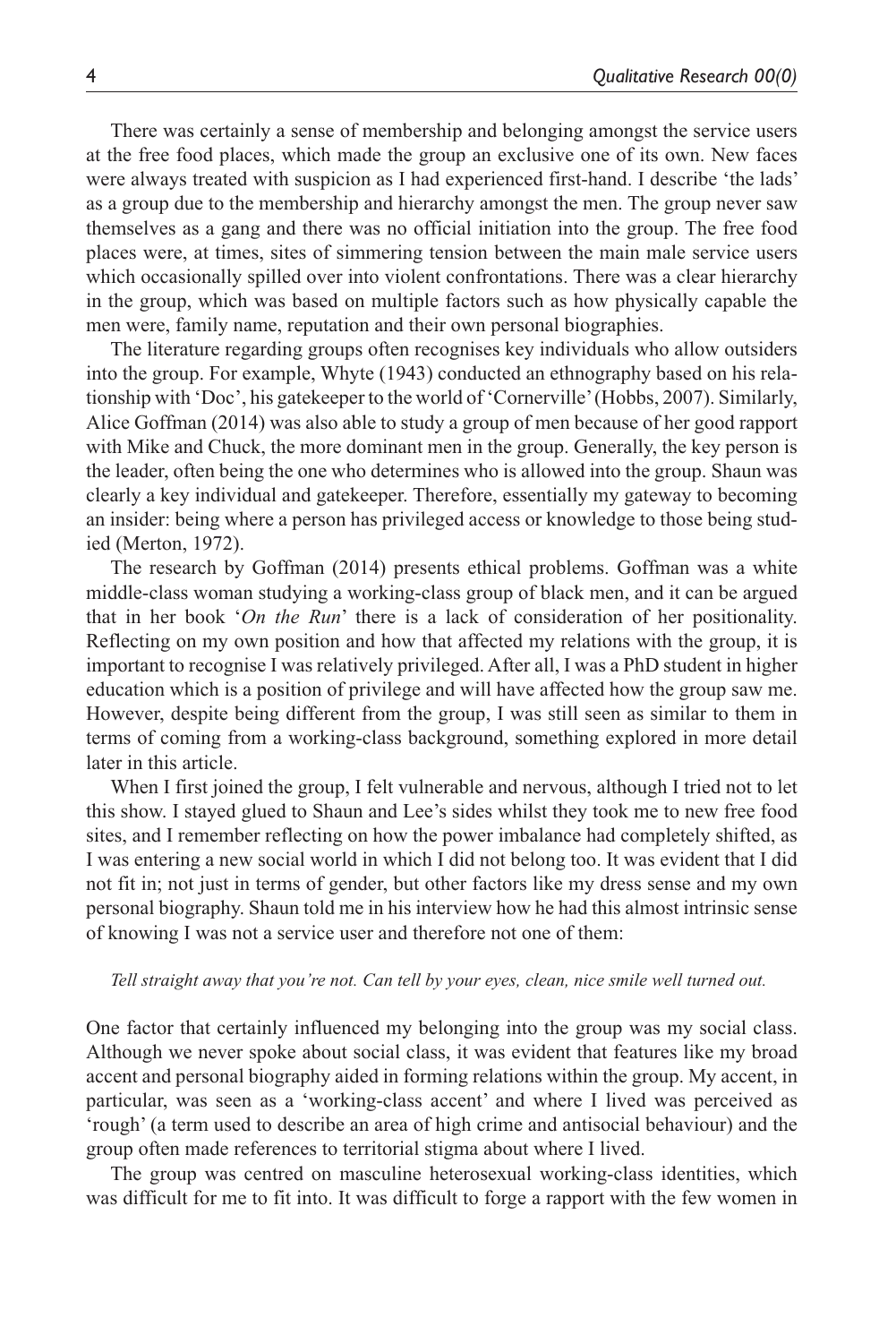the group as their attendance tended to be more fluid. However, after a few months in the field, I learnt that not all of the women were happy with my persistent attendance and especially my close rapport with Shaun. Shaun was the most desirable bachelor in the group; he was the youngest and the most dominant, and some women saw me as a threat:

| Shaun: | The lasses really didn't like you being around (laughs)                     |
|--------|-----------------------------------------------------------------------------|
| Kate:  | Really? Why?                                                                |
| Shaun: | Lucy, Caroline, Jess they were all like who is that girl and why you always |
|        | with her                                                                    |
| Lee:   | <i>Oh yeah they are jealous.</i>                                            |

I held an isolated position in the group. My membership in the group was weak, being unable to fit into the men's tight network because of my gender and being spurned by the women. My tenuous membership in the group was based on my close rapport with Shaun, my social class and gender.

## **Sexualisation and sexism**

Initially, I did not anticipate working with an all-male group. Therefore, I did not expect sexualisation to be a feature in this research. This is often referred to as 'hustling' which can 'range from flirting to sexually suggestive comments and propositioning, which place a female researcher in an inferior and devalued position' (Gurney, 1985: 12).

Sexualisation was something I experienced constantly whilst conducting fieldwork. In fact, at one point, I considered leaving the field earlier than planned due to it becoming so problematic in various ways, such as comments regarding my appearance and questions over my personal and sex life. I made it clear at the start of my fieldwork when Shaun and others started showing a sexual interest in me, that I was in a long-term serious relationship and that I was 'unavailable'—this is something other female ethnographers have done such as Lumsden (2009) and Poulton (2012) to attempt to end hustling. Although, in this research, this did little to deter their behaviour. I decided to avoid talking about my relationship as I did not want it to become a regular topic of conversation and detract from the research.

The sexualisation I experienced was primarily through verbal comments and physical contact. Although how the sexualisation played out was interesting. Rarely did I experience being openly sexualised in front of the group. The sexualisation generally occurred on a one-to-one basis for numerous reasons. Mainly, the men found it embarrassing to openly sexualise me in front of others. More importantly, Shaun would not allow anyone to speak to me in a sexual manner because he was jealous and very much saw me as his possession. If anyone did attempt to sexualise me, it would often cause conflict from Shaun demonstrating his controlling and leader-like status.

The only person who would openly sexualise me was Shaun. He would never be challenged openly by other men or even by myself at times. How female ethnographers deal and cope with sexualisation very much depends on the individual ethnographer. There is little literature or guidance on how female researchers should deal with sexualisation. Many female ethnographers such as Arendell (1997) and Brunner (2013) report using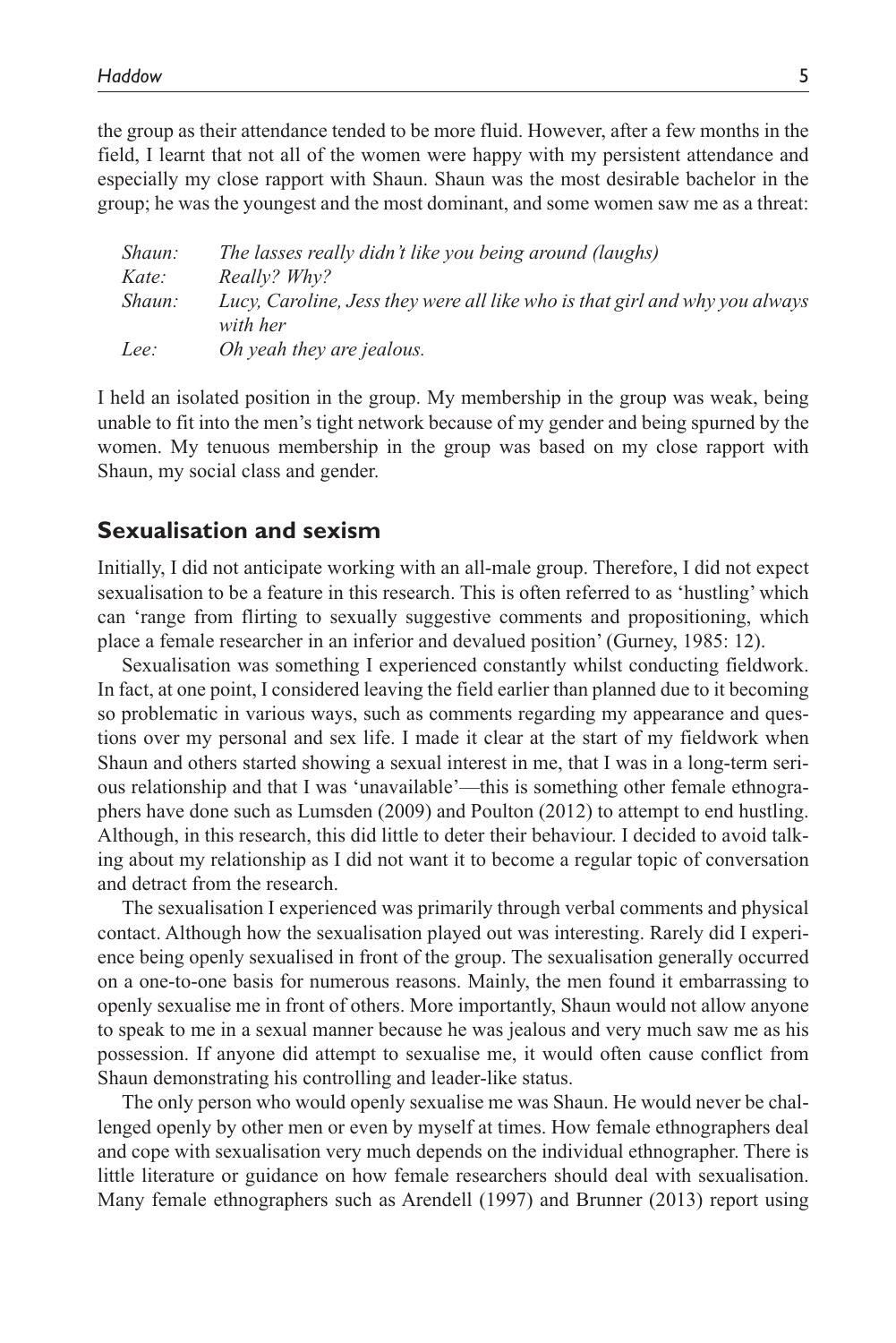evasive action rather than challenging sexualisation (Warren and Hackney, 2000). I employed a mixture of tactics sometimes being evasive or challenging any sexual comments by laughing them off or attempting to change the subject. The chosen tactic depended on the context of who I was with and where we were. I questioned Shaun on why he felt that it was acceptable that he could to talk me in a sexual manner but not anyone else in the group.

Extract from fieldnotes 12th July 2018

| Kate:  | I have been hanging with you lot for seven months now                  |
|--------|------------------------------------------------------------------------|
| Shaun: | God seven months I thought I would have had you by now like (meaning   |
|        | to engage in sexual intercourse)                                       |
| Kate:  | I am not some sort of fucking prize to be won you know Shaun. Why do   |
|        | you speak to me like that?                                             |
| Shaun: | (laughs) Cause I will have you, I don't know when or where but I will. |

I ended this interaction with a cold and long disapproving stare, while Shaun smirked. At times, I had to walk a fine line with Shaun, something Lumsden (2009) also reported while working with an all-male group; whilst not wanting to let him sexualise me and be subject to sexist comments, I knew that if I challenged him, it could upset the rapport we had built and he could easily shut off my access to the group. I also felt an enormous amount of gratitude to the group, particularly Shaun, who had granted me unlimited access to his life and given me so much information. Fielding (1993) notes this problem of marginality, revolving around fears of acceptance and loneliness and ethnographers partake in activities or accept behaviour to show gratitude to participants for their patience.

Despite his problematic and sexist behaviour, I liked and respected Shaun, and we got on well. As noted in Skeggs (2001) work on feminist ethnography, it is not uncommon for ethnographers to feel like this when dealing with controversial behaviour and researchers should not generalise about ethical prescriptions; that is where the researcher uses honesty, reciprocity, equality and accountably to treat participants with respect (Skeggs, 2001). I was always naturally drawn to him and Lee because I felt safe with them, and I knew that no harm could come to me in the group because of this salient hierarchy in the group. Similar to Gurney (1985), I felt privileged to be a part of the group, but that privilege came at a personal cost. This is a common occurrence that some female ethnographers report, often putting the success of their research before their own personal beliefs (Gurney, 1985).

# **Surrogate relationships in ethnography**

Essentially, I had agreed without realising it to be Shaun's mascot and to be his surrogate girlfriend in exchange for my membership in the group and information. Bargaining is a key skill in ethnography, and for the researcher to take on roles, for example, Lumsden (2009) was a chauffeur for a participant who was banned from driving and took him to car shows. I found the experience of being a surrogate girlfriend a surreal one. At times, I was thankful because it stopped hustling from other members of the group; Shaun offered me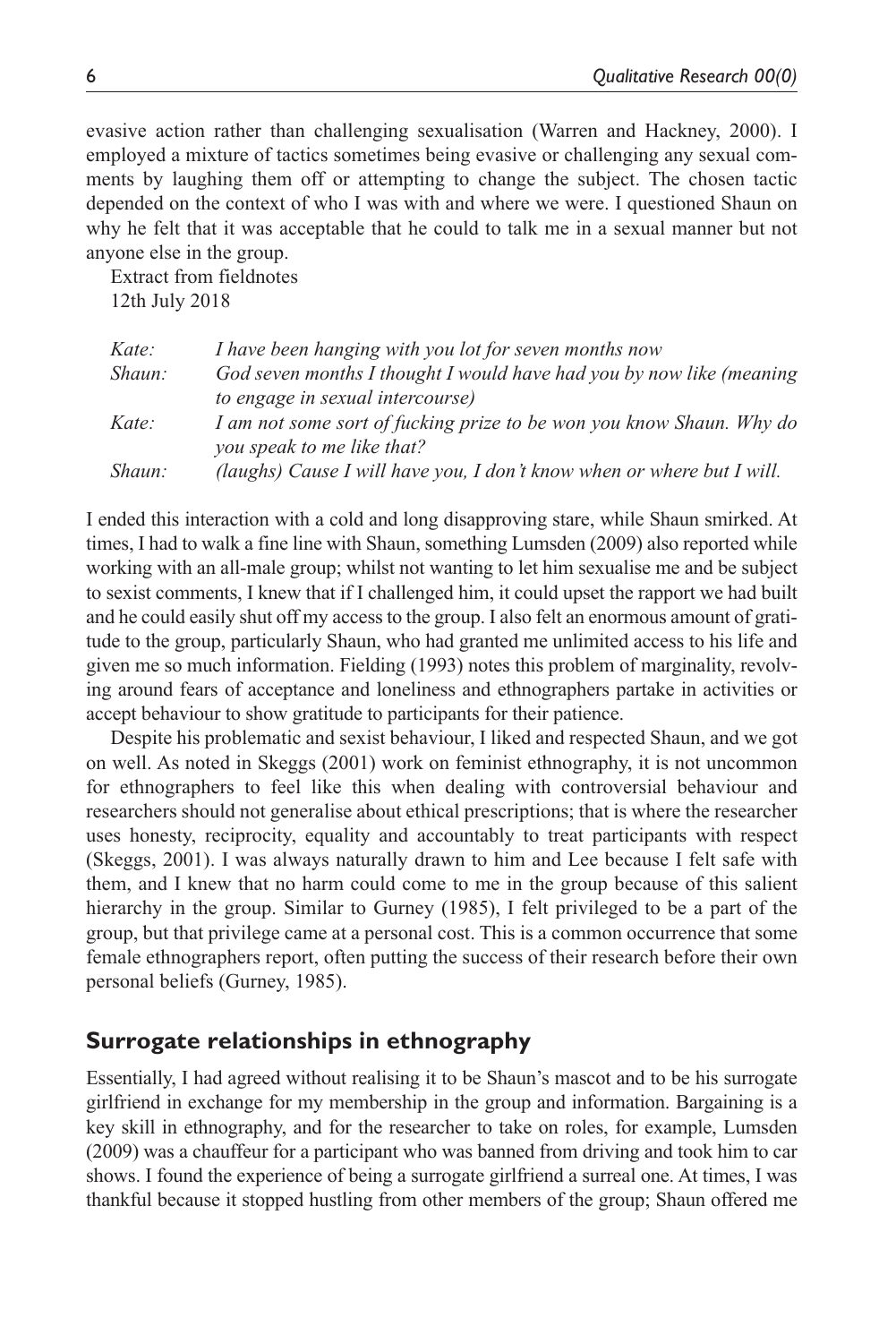protection, and because of him, I was well looked after in the group. In some respects, I was flattered that he viewed me as a girlfriend; I watched him turn down many romantic and sexual gestures down. I enjoyed being with him as he was excited to be with; he was comedic. However, there was a dark side to this. I felt immense guilt on my partner and frustrated at myself for allowing Shaun to treat me the way he did. I was also frightened about potential repercussions from my supervisionary team and the university.

This was a stressful situation in which I struggled to deal with. Lisiak and Kryzowski (2018) write about how when they found research to be particularly emotional or challenging they used face to face interactions and virtual interactions to unpack their feelings and decipher their positionality in the field. I did not confide in my colleagues as I was too scared too. I found my experiences in the field did not match the methodological literature or that of colleagues conducting ethnography. It was not until I started to read other accounts of female ethnographers such as Gurney (1985), Lumsden (2009) and Golde (1970) that I realised this was a common dilemma, but there was a lack of consensus on how to deal with hustling or how to write and reflect upon it. The position of women in western society is unequal to that of men, and yet, when we set out to conduct research, we rarely consider how this inequality can be played out in fieldwork and in our relations with participants. Hence, a stronger consideration of gender in fieldwork.

On closer evaluation, Shaun, in particular, thrived on my presence in the group. As Shaun had introduced me to the group, the other men saw me as his surrogate girlfriend, and it boosted his status in the group because none of the other men had any form of romantic relations. To Shaun, I was an object that he used to assert his dominance in the group. Any incidents where men would sexualise me, Shaun would use at any opportunity to assert his aggressive nature or to settle an ongoing conflict. Although Shaun would often state that he was protective of me because he perceived me as vulnerable and in need of protection from other service users and they felt responsible for me as a young female outsider.

## **Protected status**

I sometimes questioned Shaun's motivations in particular for being so protective, and at times, I felt he used me to advance his own status. My first experience of being openly sexualised was around 1 month after being introduced to the group by Shaun. I was distributing food parcels and a participant turned to Shaun whilst looking at me and nudged Shaun with his arm and said: '*Hey she's alright like isn't she, she would be a good shag for you*'. Shaun nervously laughed the comment off and denied our relationship was a sexual one and quickly moved the conversation on. It was unusual and, in fact, it was the only time I saw Shaun nervous and slightly embarrassed. At the time, I was upset by this comment; it made me feel like an object rather than a person, and I started to question whether men would talk to me just because some perceived me as a good-looking woman and not because we built a rapport on trust and respect. This event clearly showed not only what some of the men thought of me but also highlighted my low position in the group, which was determined by my relationship with Shaun.

My body was also subject to heavy control and regulation. Shaun was the only person who could touch me apart from Lee but only to give me a hug to bid farewell to each other.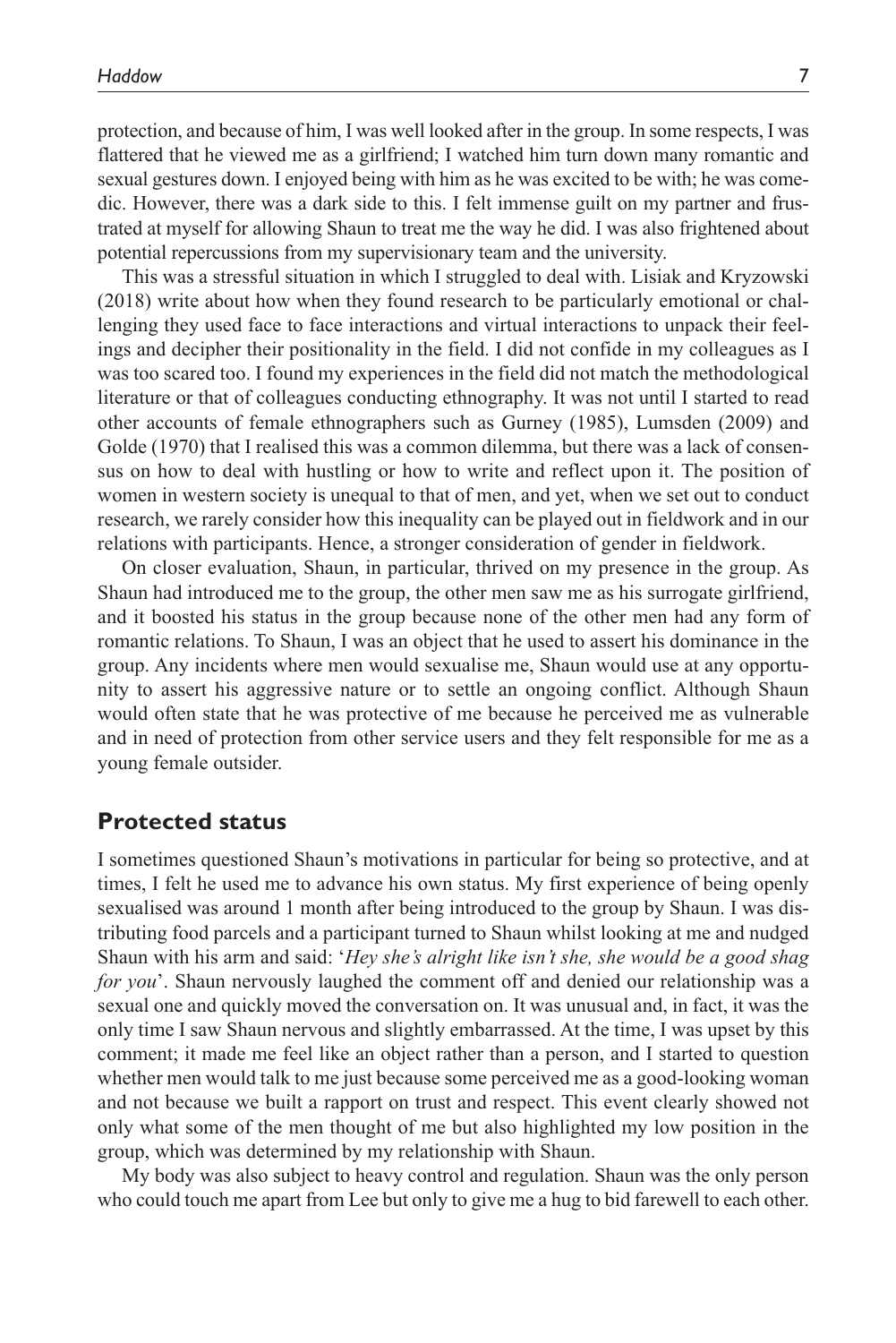Shaun would often put his arm around me or touch my arm or leg to show ownership of me, often to articulate a point or demonstrate something to me. The level of interaction ranged from touching to more sexualised encounters such as smacking my bottom. Even when sitting together, I would always be sitting between Shaun and Lee. Whilst walking anywhere, Shaun would always walk by my side and we always walked at the back of the group of men or at the front, we rarely walked as part of the group. In the one incident when a male participant touched my knee, it was an action that carried consequences. This incident did not lead to any violence, but Lee told me that he and Shaun had words with the 'culprit' and that the incident would not be repeated. Similar to the findings of Richards (2015), I had developed a paternalistic style relationship with Lee.

## **Altering myself**

My appearance and clothing were often subject to control and scrutiny. Any changes in my appearance such as a haircut or a new item of clothing would not go unnoticed and were always commented on, often the basis for hustling. My clothing was the most subject to regulation by Lee, one of the older members of the group, who saw me as a daughter-like figure. Comments would often be directed at my legs or chest, if I wore a skirt they would comment on how short it was or if I had a top on they would criticize me if it was deemed as revealing.

Bucerius (2013), in her own experiences of working with men, talks about deliberately altering her appearance to downplay her sexuality, such as wearing no makeup, tying her hair up and wearing loose-fitting clothing to break the outline of her feminine physique. Even after my first experiences of sexualisation, I decided not to alter my appearance, and I wore makeup, perfume and any clothes of my choice. This was my attempt at regaining some control in the field. Although at the start of my fieldwork, I was conscious not to draw attention to myself and agonised over what to wear, I also did not want my clothes to reinforce I was 'someone from the uni' similar to the experiences of Poulton (2012). It is not unheard of for ethnographers to dress differently in an attempt to fit in or not to stand out (Lumsden, 2009).

My position in the group was upheld by my close rapport with Shaun. It is evident he saw me as a possession rather than equal that he used me to maintain and boost his status in the group and that he enjoyed asserting control over me. What was apparent from my conversations with the men, on a one-to-one basis, was how desirable they found me as a long-term partner and I was offered several romantic advances during my time in the field.

Extract from fieldnotes 13 February 2018

*Shaun had been drinking cheap wine and was quite merry by the time we reached the soup kitchen. We sat at a table together whilst he ate his soup, he was critiquing one of the lads for no reason and I said joking "God I hate to think what you call me when I am not here" he smirked at me and said: "ah you don't wanna know darl, proper dirty". We both laughed and I went a little red from embarrassment. He then turned to face me and said "I was proper gutted you know when I found out you had a lad" I asked why, although I knew, he said "I wanted to*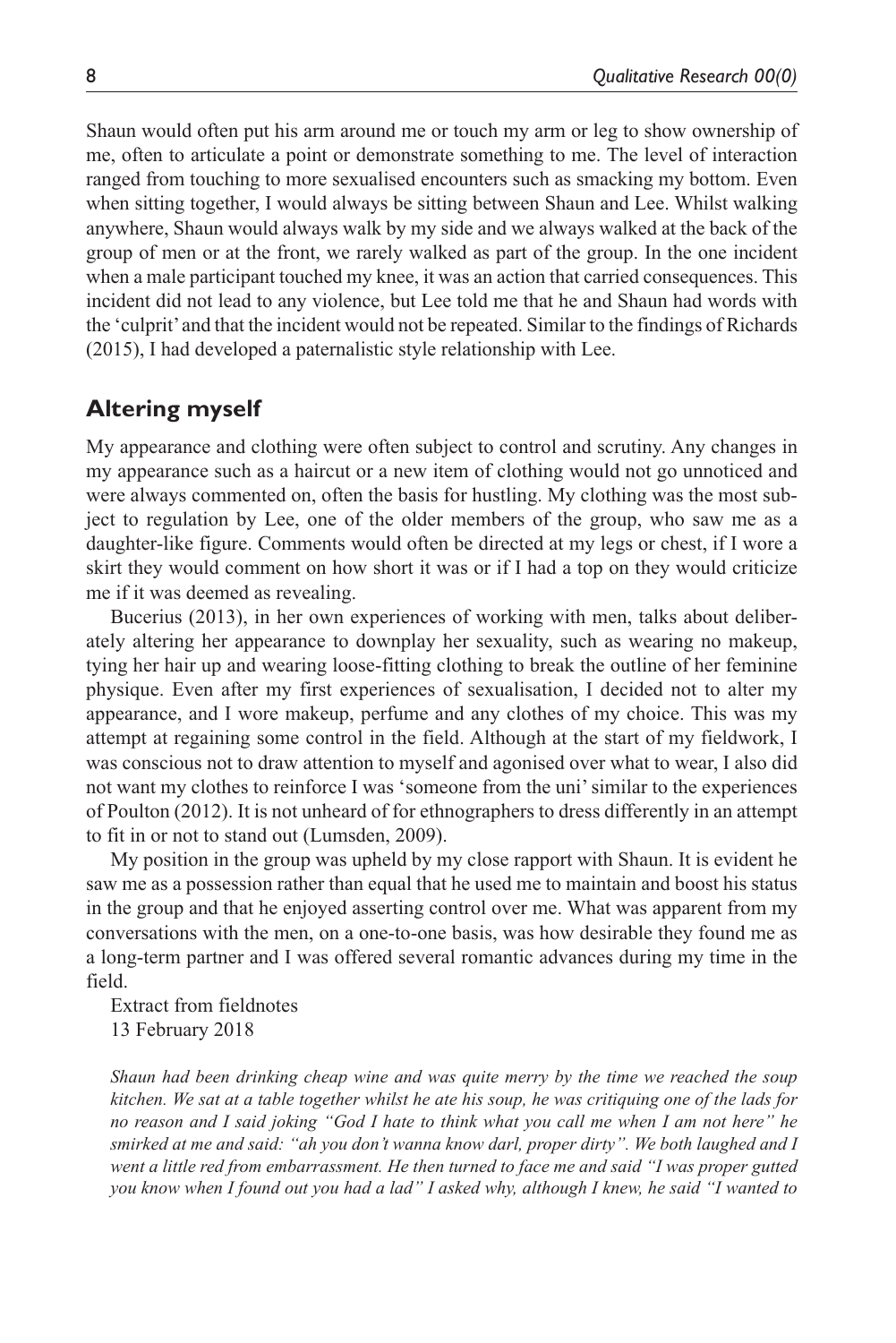*get in with you and be with you". I found this quite overwhelming and nervously laughed it off and in jest "Eh well I am sorry for having a boyfriend" we both just laughed at left it that.*

I rarely disclosed to anyone the issue of sexualisation or the romantic gestures I received in this research unlike other researchers such as Lisiak and Kryzowski (2018) who used their colleagues to vent any challenges they faced undertaking research. I felt it would cause people to question my integrity as a researcher. While writing up my field notes, I sometimes hesitated whether to include the examples of hustling as I was concerned that it could detract from the focus of the project. I often pondered over these incidents and felt a range of emotions from guilt, shame and stress, and they took a toll on me emotionally. Blackman (2007) refers to this dilemma as 'hidden ethnography'. I was fearful of what would happen to me if I told people about the incidents I faced. Blackman (2007) claims that 'hidden ethnography' is vital to our understanding of our relations with participants and the advancement of the reflexive stance.

Since leaving the field and allowing myself time to reflect on my hidden ethnography and explore the literature on ethnography, instead of ignoring these incidents and seeing them as a weakness and ethical dilemma, I use them as a tool to understand and theorise relations between the researcher and the researched. The issues I faced were more complex than flirting and physical touching but concern issues of power and exploitation. If we discourage accounts such as this, we are not offering a true account of our fieldwork; it also hinders the progression of reflexivity and does not reveal the immense stress hidden ethnography can have on the mental well-being of the researcher. Gurney (1985) notes that females in all-male settings can ascertain a great deal about their own position in the group by studying how other females are treated in that particular setting. Despite few women attending these sites of food aid, those who did were considered to be undesirable because of their addiction issues. The fact that I did not take any illegal drugs or even smoked cigarettes made me even more desirable. The other women in the group were often treated with contempt:

In comparison to the other women, I was treated differently. However, I was surprisingly treated better than other women in the group, although I recognise that I was subject to sexist treatment and still held a devalued position in the group. In some respects, I enjoyed a high status amongst the group because of my close rapport to Shaun. For example, at one charitable food site, the service users were allowed to make their own hot drinks. I had expected that when I joined the group I would be expected to take on domestic chores such as making tea and coffee but, to my surprise, I found members of the group making me a cup of coffee. I can never be certain why I was treated better than the other women in the group, whether it be because I was a visitor to the group or because I was viewed as Shaun's female associate and held a high status in the group when he was present; I suspect it was a combination of the two.

At times, I found it difficult to accept, but my appearance was clearly a strong factor for Shaun allowing me into the group. This reinforces the reflexive argument that the researcher's personal characteristics shape and influence the research (Poulton, 2012). The sexualisation I experienced caused rippling effects within the group dynamics and the hierarchy amongst them; clearly for Shaun, it was not just about being seen and associated with young women, which helped to boost his status- It was also about power and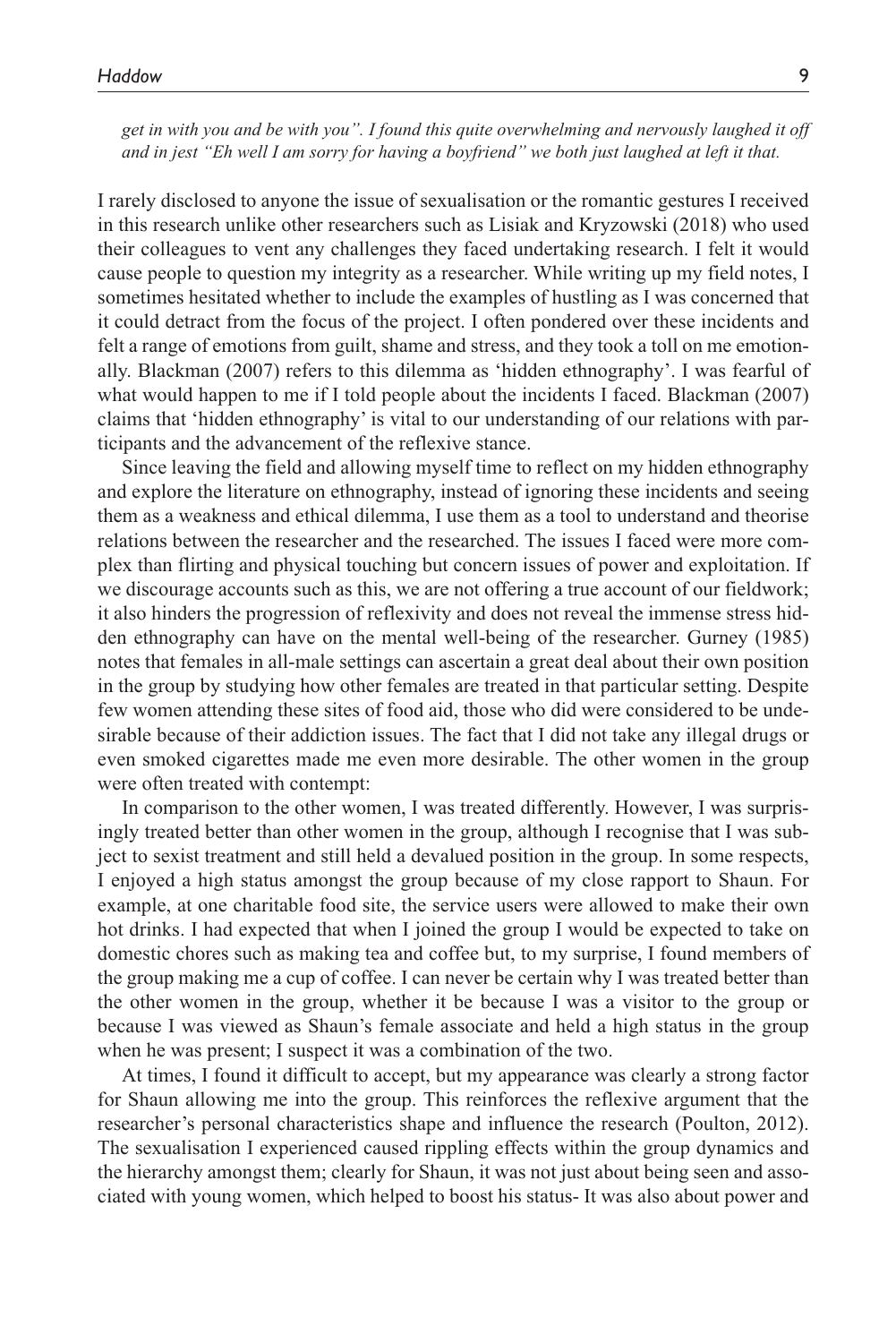control where he used me to assert his aggressive nature and retain power over the group. This issue of sexualisation was not a clear-cut issue, and there were other elements of power, tied into notions of masculinity that ran much deeper into the group, discussed in the following section.

## **Masculinity and ethnography: 'I wouldn't let a lad hang around with us'**

In achieving 'insider status' is often attributed to occupying a position of proximity to participants (Hodkinson, 2005); gender is a crucial part of this similarity (Bucerius, 2013). However, I would argue that being a different gender to my participants was not a limitation in this research. I will accept that it did alter my relations with the men I studied but, I argue being a female in fact benefited my relationships with the group. Blackman (1998) has demonstrated that gender is not necessarily a barrier to research when he studied a group of young women with some measures put in place such as having female colleagues read his field notes.

In previous research and literature regarding male groups, particularly in criminology, male researchers are often regarded as a better fit (Bucerius, 2013). Therefore, being a female with male participants is often constructed as a disadvantage. Female researchers are at risk of sexual harassment or sexual attack (Warren and Hackney, 2011). It was suggested to me that perhaps I should have a male colleague accompany me whilst conducting my fieldwork; this is not uncommon. Lumsden (2009) had her partner accompany her during her ethnographic study of boy racers, which did put an end to hustling. I decided against a male chaperone for several reasons. I knew it would destroy any rapport I built with the group, and a male would always be considered as a threat to the group, and it was likely they would view this as a betrayal of our trust. I knew my strength lay in being a solo female researcher despite the problems associated with being a female ethnographer. This is similar to Richards (2015), in her study of men's football cultures where the males in her study reported negative experiences of working with male academics who they argued treated them poorly.

I often wondered if the men in the group would have preferred a male researcher to work with, would they share more in common, and would a male be able to join the 'banter' of the group. It was a question I put to Shaun and Lee and they held very definite views about gender:

| Shaun: | Naaa I wouldn't let a lad hang around with us the way you do, no way<br>I might have given him like an interview but I wouldn't let him come                                                                                                                                            |
|--------|-----------------------------------------------------------------------------------------------------------------------------------------------------------------------------------------------------------------------------------------------------------------------------------------|
|        | round with us                                                                                                                                                                                                                                                                           |
| Kate:  | Why though?                                                                                                                                                                                                                                                                             |
| Shaun: | Lads are horrible man, lasses are much nicer to talk too lasses are<br>much easier to get on with                                                                                                                                                                                       |
| Lee:   | Yea I mean I might have a quick chat with a lad, but if we saw him again<br>we would have probably ignored him and kept away from him. Lads are<br>dead uppity though. A lad doing what you have done just wouldn't work.<br>I couldn't see a lad having any success doing what you do. |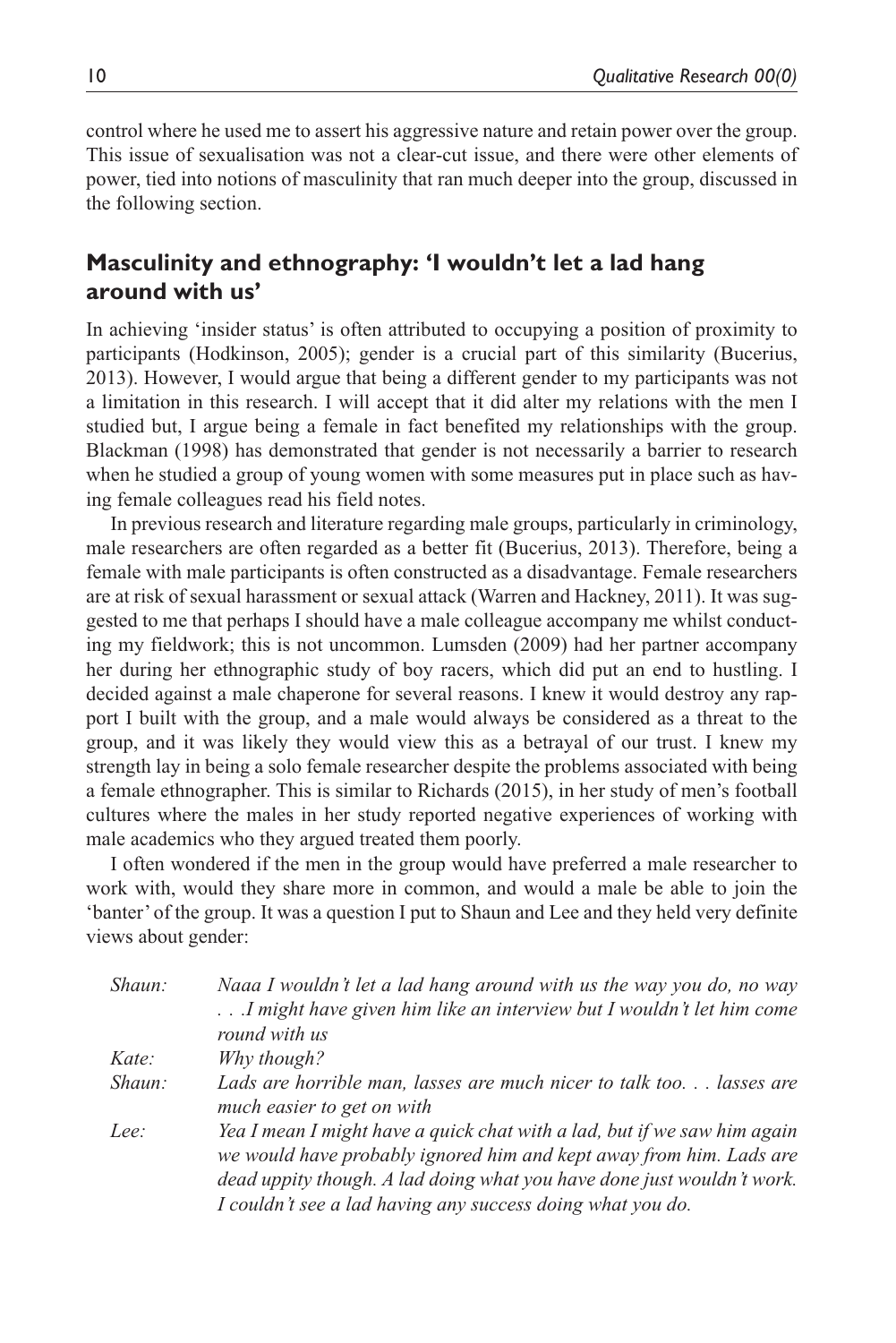It was clear that participants were not keen on the thought of working with a male researcher for a number of reasons. Although never explicitly stated, I interpreted a male researcher as a threat to the all-male group—someone who could disrupt or threaten the existing hierarchy. A male researcher was always seen to be a threat in terms of changing the group and trying to assert their own control over the group, whereas a female researcher could be considered to be more passive. The men had nothing to gain from a man joining the group; it was someone to compete against whereas with a woman joining the group they had something to gain. They had someone to desire, someone who would listen to their problems. From my experience, the existing relations the men had with other men were mainly negative. Males were also frequently associated with the police, probation and social services; in all the professions the men had very poor relations with.

# **A wife, mother, girlfriend and a daughter: gendered labour of ethnography**

It was evident that the men had highly gendered expectations of a female researcher as Stacey (1988) states females have been considered better suited to ethnography because it plays to female strengths of such as empathy and human concern. I was almost assigned various roles depending on who I was with, similar to the work of Blackman (1998) where the girls he studied expected different relations between them. Gurney (1985) suggests that relations with participants are based on an exchange of relationships and that researchers can be asked to perform favours many of which form no problems. However, female researchers are warned over expecting sexual favours. In this research, the men asked very little of me in terms of favours except perhaps to give them my phone to use. Although I experienced sexualisation and challenging behaviour, the men never asked for sexual favours in return for their information. However, there were unseen emotional demands. This assignment of gendered roles is something Easterday et al. (1977) raises, for instance, women can play subordinate roles in the group such as surrogate daughters and 'gofers' where women are expected to carry out chores and to run errands. Mazzei and O'Brien (2009) argue that gender scripts in the field provide important opportunities for the researcher to negotiate and to forge rapports and gain access. I had unintentionally used various scripts to build relations with the group, although I would argue that men also determined these scripts. Whatever kind of relations I built with the men depended very much on my age and how close I was to them in terms of rapport. For example, Lee saw me as a daughter figure. When discussing our rapport, he immediately stated, '*Well I am old enough to be your dad*'. It is not uncommon for older males and younger females to forge this kind of relationship (Poulton, 2012). It offers both parties predefined comfortable relations (Gurney, 1985). Therefore, our relationship was defined by age and paternalism. Lee enacted a lot of care towards me, making me a cup of coffee and sitting next to me to ensure I was safe.

However, Lee expected me to listen to his, often difficult, situations, perhaps because I was a woman and because of the level of exclusion Lee faced, I was expected to be a good listener and to be caring and sympathetic. This raises discussions on feminist ethnography as Skeggs (2001) notes around debates in the 1980s about how females are predisposed to caring roles and translated into feminist research as prescriptive ethics of care. After a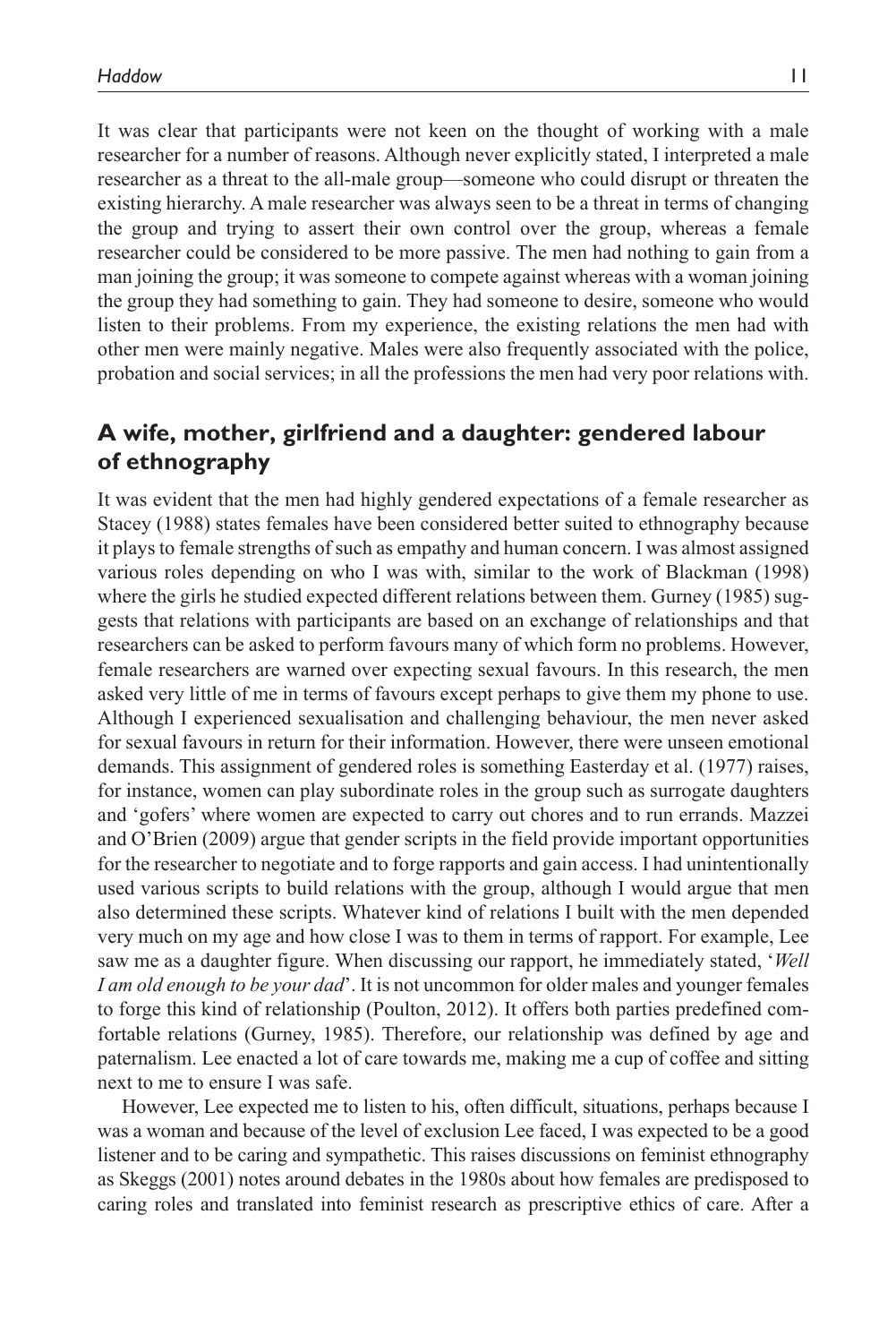while, I found this role to be emotionally exhausting, to the point where I avoided being left alone with Lee and in some cases avoided him completely. I then started to question whether I was a 'bad' researcher for avoiding him and feeling the way I did. Again, this highlights how a researcher's emotions and personality can influence and affect the research (Lumsden, 2009, 2010). However, these personal reflections are still not discussed in methodological texts. I found my identity and my personality had a substantial impact on this research and as such ethnographers should reflect on issues like these.

My relationship with Shaun was more complex and one that I struggled to understand and continued to question throughout my time in the field. Our relationship changed depending on various situations; at times, I felt like I was a mixture of his mother, sister and girlfriend. I found myself chastising Shaun for any bad behaviour and enacting care to any difficulties in which he found himself in. Yet, because of our similar ages and life experiences, I took on the role of adoptive sister. However, because of my gender, age and sexual identity, he often treated me primarily as a surrogate girlfriend, meaning I soon learnt that in the researcher-researched relationship, we as researchers rarely get something for nothing (Gurney, 1985). As an ethnographer, there is always an element of bargaining to be done between the researcher and the researched (Brewer, 2000).

I was expected to be submissive and to follow his lead and to be loyal to him in the group. It was a well-established joke in the group I was 'Shaun's wife'. If ever someone inquired about who I was he was happy to tell them I was 'our lass' or 'me wife'. Therefore, in return for his information and access, I was Shaun's mascot; the fact he had a young woman by his side helped boost his status in the group and fed his ego. This is an example of negotiation (Brewer, 2000). I found this constant change in relations quite stressful to cope with, alongside the guilt I felt on behalf of my partner. To other members of the group, I played various roles.

Easterday et al. (1977) highlight the perks of being a female researcher. Being a young female was clearly a factor in my access to the group because I was perceived as naive and harmless. I asked Shaun if he would have worked with an older researcher who had more experience:

*Kate: Would you have let an older researcher hang around with you? Shaun: Like an older woman? Naa cause she would treat it like a job wouldn't she? Like professional, I couldn't see that happening, I just can't see it.*

An older researcher would be taken more seriously by the group. This sense of professionalism a more experienced researcher might present towards their career could have been a barrier. As there were only 8 years between me and Shaun, compared with other men who were sometimes more than double my age, meant we bonded over generational experiences. Being a young PhD student meant I was not taken very seriously by the group, similar to the work of Moore (2003) studying clubbing who found their own youth detracted from any authority with their own participants. In fact, the men had very little understanding about my position as a postgraduate student and the label of a student placed me as insignificant. This is interesting as they could have viewed my position very differently. I would argue that class played an important part in this, the fact they saw me as working class like them aided in building a rapport a swell as intersecting features like age and gender.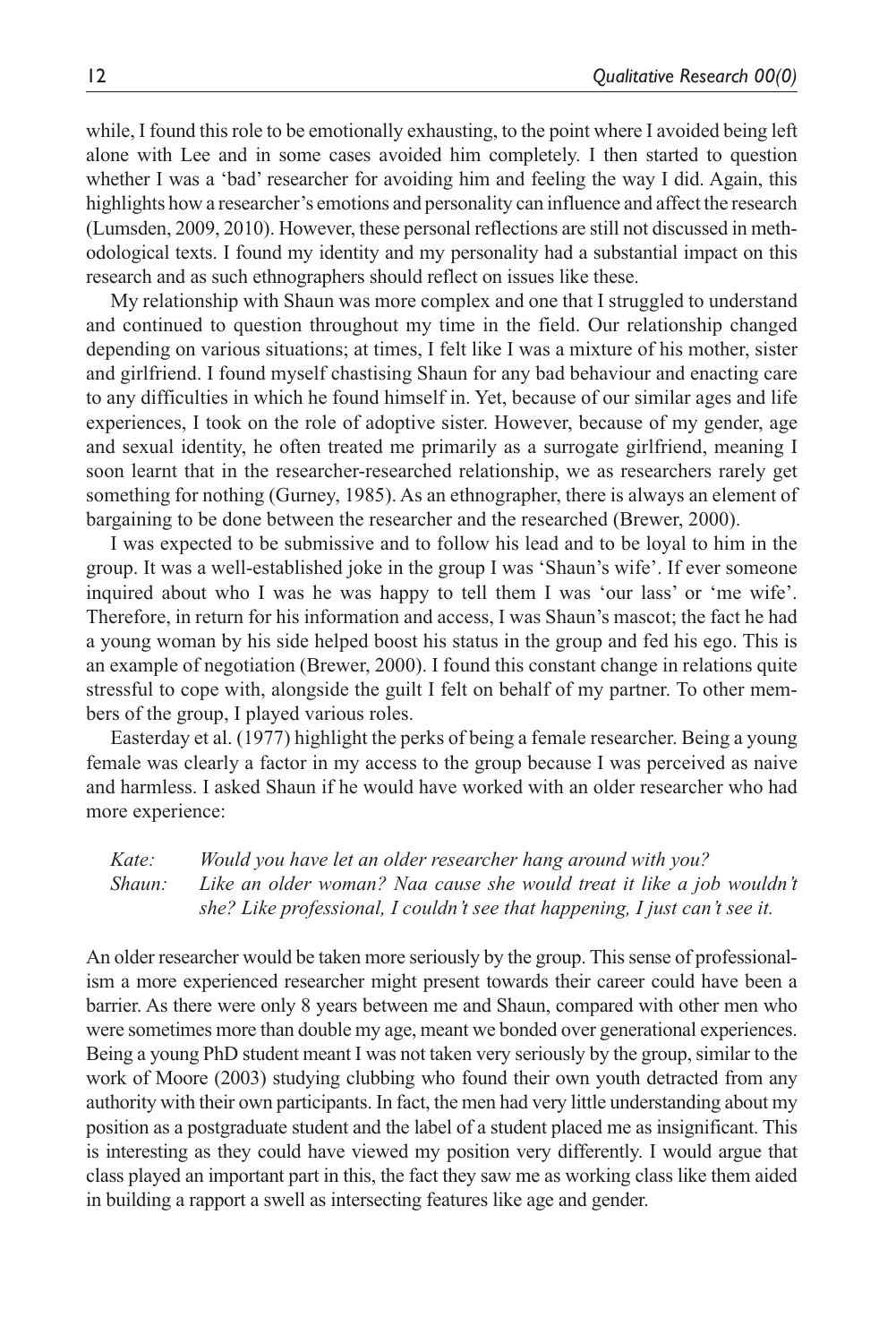## **Conclusion**

Being a young female ethnographer was clearly a strength for me in terms of access and maintaining a rapport amongst the group. It was the defining factor that let me into the group. However, what I did not expect was the effect that the research could have on my emotions and mental well-being. I never anticipated that the researcher-researched relationship could become so dark and complex. I felt at times I had to be cautious when expressing my emotions particularly as an early career researcher. Although it is growing increasingly popular for researchers to personalise their accounts, there is also a concern over emotions as a barrier to 'good' research, despite the emotions we experience during research being integral part of the research experience (van den Scott, 2018).

In terms of supporting ethnographers, this article proposes a number of interventions that institutions could put in place, although it is important to obtain a delicate balance to avoid normalising the expectation of inappropriate behaviour. First, we need to continue to push for a recognition of emotions in research and embrace the idea of hidden ethnography. The value of hidden ethnography is being able to truly understanding how studies are carried out and how knowledge is produced and the complex relations between the researcher and researched. Embracing reflexive accounts will also encourage inexperienced researchers to speak out about their encounters instead of creating a culture of fear, which was my primary reasons for not sharing my account sooner.

Second, developing research support groups in institutions is crucial. Many institutions do offer similar groups; however, this is not universal. Such groups should be available to all researchers, no matter what stage of their career. Institutions should consider their duty of care to staff involved in research and how research can affect their wellbeing. Finally, it is important to continue to argue for a reflexive approach when employing ethnography as a research method and to recognise the influence the researcher has on the researched particularly in regard to gender.

Overall, this article has aimed to advance our understanding of gender and ethnography and draw attention to other important aspects such as age and social class and the relations between the researcher and the researched. Furthermore, this article highlights how complicated the researcher-researched relationship can be and how different the research experience can be from initial expectations, particularly for those in the early stages of academic research.

#### **Acknowledgements**

I would like to thank Dr Kayleigh Garthwaite, Dr Vic McGowan, Dr Sarah Marie Hall, Dr Julie Parsons and Jen Cassarly for their comments on earlier drafts of this article.

#### **Funding**

The author received no financial support for the research, authorship, and/or publication of this article.

#### **ORCID iD**

Kate Haddow **D** <https://orcid.org/0000-0002-4744-689X>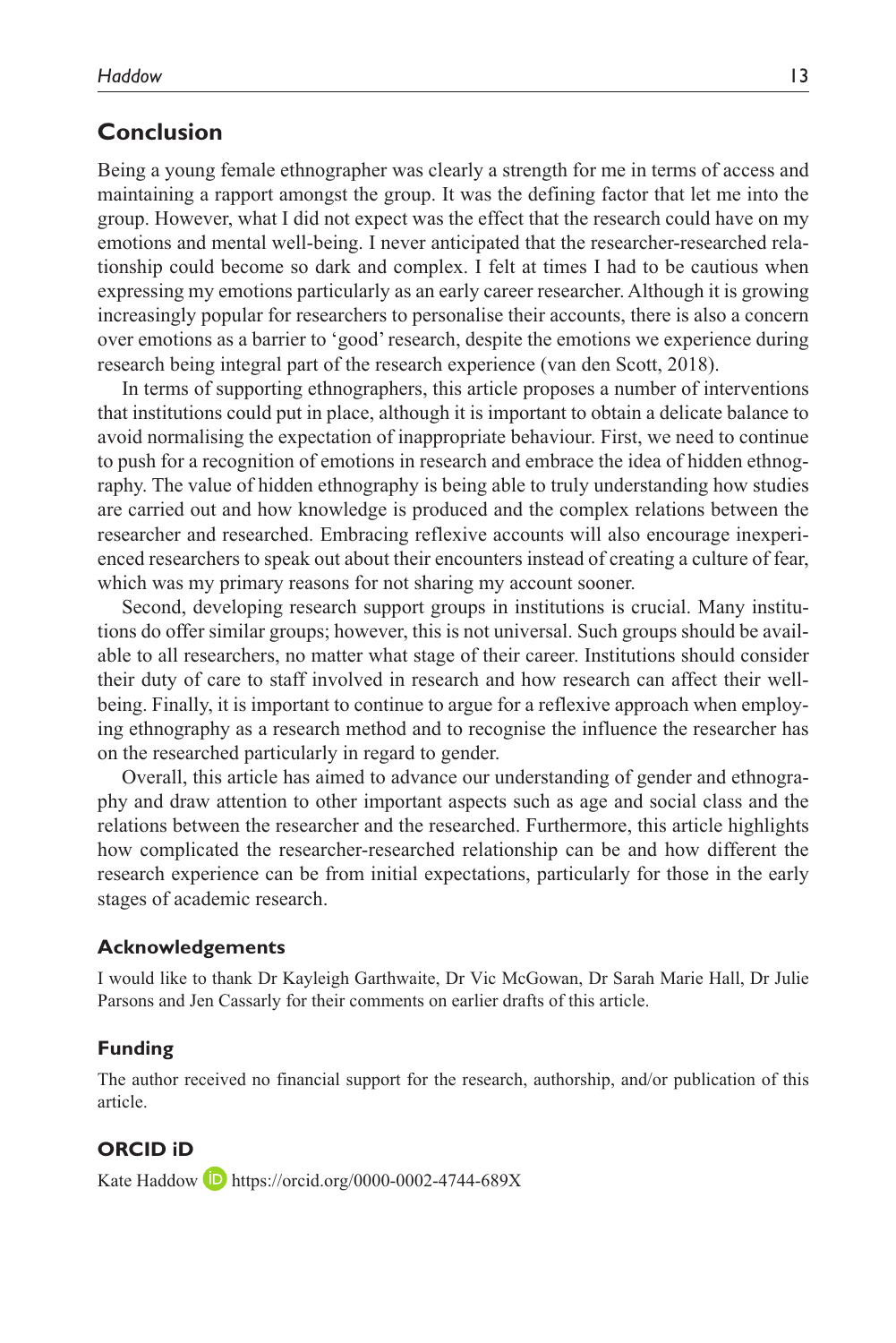#### **References**

- Ardenell T (1997) Reflections on the researcher- researched relationship: a woman interviewing men. *Qualitative Sociology* 20(3): 341–368.
- Atkinson P (2013) *The Ethnographic Imagination*. London: Routledge.
- Blackman SJ (1998) "Poxy Cupid": an ethnographic and feminist account of a resistant female youth culture - the New Wave Girls. In: Skelton T and Valentine G (eds) *Cool Places: Geographies of Youth Cultures*. London: Routledge, 207–228.
- Blackman SJ (2007) Hidden ethnography: crossing emotional borders in qualitative accounts of young people's lives. *Sociology* 41(4): 699–716.
- Brewer JD (2000) *Ethnography*. Buckingham: Open University Press.
- Burcerius SM (2013) Becoming a "Trusted outsider" gender, ethnicity, and inequality in ethnographic research. *Journal of Contemporary Ethnography* 42(6): 690–721.
- Caraher M and Furey S (2018) *The Economics of Emergency Food Aid Provision: A financial, Social and Cultural Perspective*. London: Palgrave Pivot.
- Dowler E, Turner S and Dobson B (2001) *Poverty Bites: Food, Health and Poor Families*. London: Child Poverty Action Group.
- Easterday L, Papademas D, Schoor L, et al. (1977) The making of a female researcher: role problems in the field. *Urban Life* 6(3): 333–346.
- End Hunger UK (2019) Campaign win UK government agrees to measure household food insecurity. Available at [http://endhungeruk.org/campaign-win-uk-government-agrees-to-measure](http://endhungeruk.org/campaign-win-uk-government-agrees-to-measure-household-food-insecurity/)[household-food-insecurity/](http://endhungeruk.org/campaign-win-uk-government-agrees-to-measure-household-food-insecurity/) (Accessed 28 March 2019).
- Fielding N (1993) Ethnography. In: Gilbert N (ed.), *Researching Social Life*. London: SAGE publications, 154–171.
- Garthwaite K (2016) *Hunger Pains: Life inside Foodbank Britain*. Bristol: Policy Press.
- Garthwaite K, Collins PJ and Bambra C (2015) Food for thought: an ethnographic study of negotiating ill health and food insecurity in a UK foodbank. *Social Science and Medicine* 132: 38–44.
- Gill F and Maclean C (2002) Knowing your place: gender reflexivity in two ethnographies. *Sociological Research Online* 7(2): 1–11.
- Goffman A (2014) *On the Run*. New York: Picador.
- Golde P (ed.) (1970) *Women in the Field*. London: University California Press.
- Gurney J (1985) Not one of the guys: the female researcher in a male dominated setting. *Qualitative Sociology* 8(1): 42–62.
- Hobbs D (2007) Ethnography and the study of deviance. In: Atkinson P, Delamont S, Coffey A, et al. (eds) *Handbook of Ethnography*. London: SAGE publications, 204–220.
- Hodkinson P (2005) Insider research in the study of youth cultures. *Journal of Youth Studies* 8(2): 131–149.
- Index of Multiple Deprivation (2015) Estimated ward ranks. Available at: [https://www.middles](https://www.middlesbrough.gov.uk/open-data-foi-and-have-your-say/about-middlesbrough-and-local-statistics/index-multiple-deprivation)[brough.gov.uk/open-data-foi-and-have-your-say/about-middlesbrough-and-local-statistics/](https://www.middlesbrough.gov.uk/open-data-foi-and-have-your-say/about-middlesbrough-and-local-statistics/index-multiple-deprivation) [index-multiple-deprivation](https://www.middlesbrough.gov.uk/open-data-foi-and-have-your-say/about-middlesbrough-and-local-statistics/index-multiple-deprivation) (accessed 29 September 2020).
- Lambie-Mumford H (2017) *Hungry Britain: The Rise of Food Charity*. Bristol: Policy Press.
- Lisiak A and Krzyzowski L (2018) With a little help from my colleagues: emotional support in a qualitative longitudinal research project. In: Loughran T and Mannay D (eds) *Emoiton and the Researcher Sites, Subjectives and Relationships*. Bingley: Emerald Publishing, 33–47.
- Loopstra R and Lalor D (2017) Financial insecurity, food insecurity and disability: the profile of people receiving emergency food assistance from The Trussell Trust Foodbank network in Britain. Report, the Trussell Trust, UK, June.
- Loopstra R, Fledderjohann J, Reeves A, et al. (2018) Impact of welfare benefit sanctioning on food insecurity. *Journal of Social Policy* 47(3): 437–457.